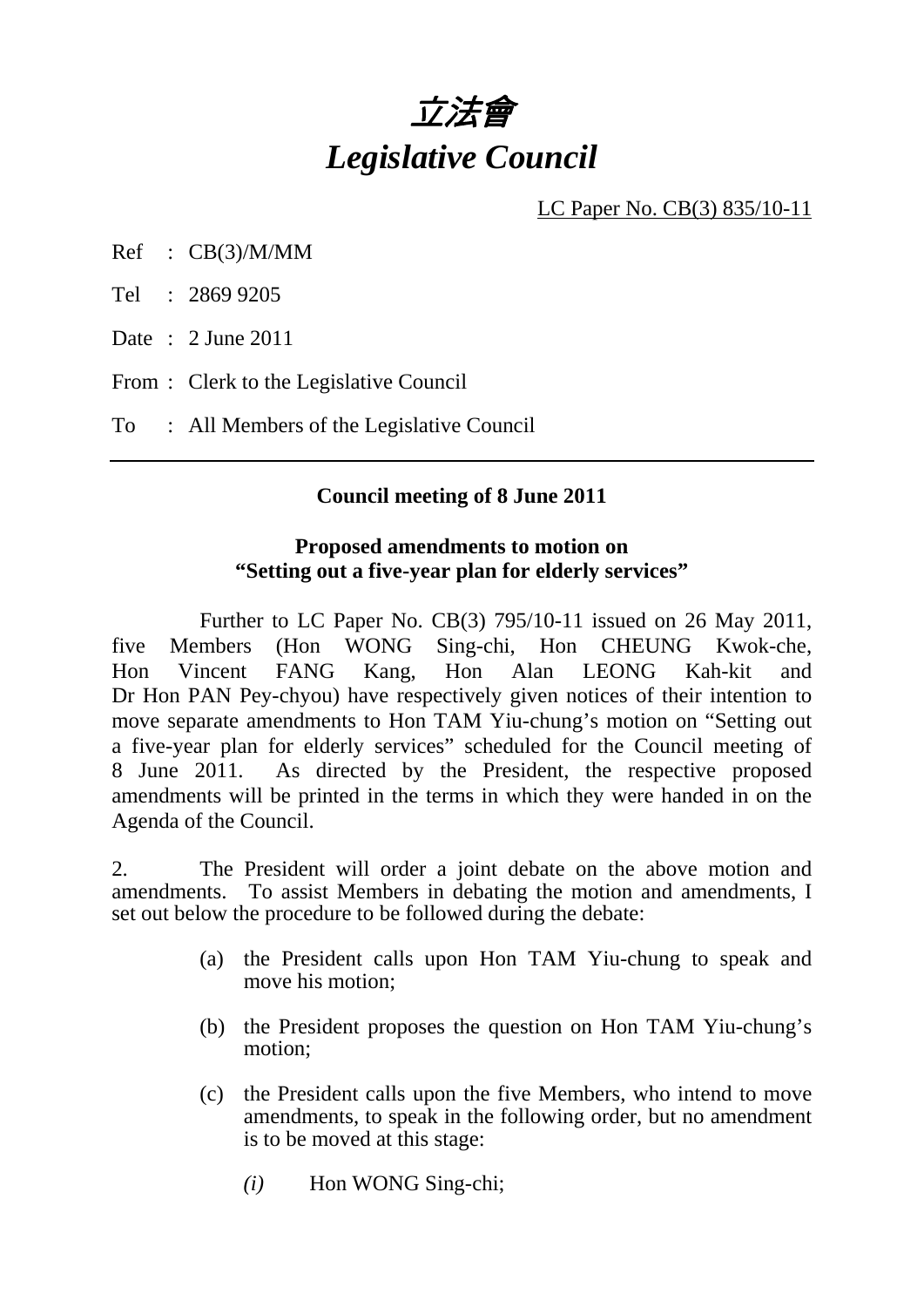- *(ii)* Hon CHEUNG Kwok-che;
- *(iii)* Hon Vincent FANG,
- *(iv)* Hon Alan LEONG; and
- *(v)* Dr Hon PAN Pey-chyou;
- (d) the President calls upon the designated public officer(s) to speak;
- (e) the President invites other Members to speak;
- (f) the President gives leave to Hon TAM Yiu-chung to speak for the second time on the amendments;
- (g) the President calls upon the designated public officer(s) again to speak;
- (h) in accordance with Rule 34(5) of the Rules of Procedure, the President has decided that he will call upon the five Members to move their respective amendments in the order set out in paragraph (c) above. The President invites Hon WONG Sing-chi to move his amendment to the motion, and forthwith proposes and puts to vote the question on Hon WONG Sing-chi's amendment;
- (i) after Hon WONG Sing-chi's amendment has been voted upon, the President deals with the other four amendments; and
- (j) after all amendments have been dealt with, the President calls upon Hon TAM Yiu-chung to reply. Thereafter, the President puts to vote the question on Hon TAM Yiu-chung's motion, or his motion as amended, as the case may be.

3. For Members' ease of reference, the terms of the original motion and of the motion, if amended, are set out in the **Appendix**.

> ( Mrs Justina LAM ) for Clerk to the Legislative Council

Encl.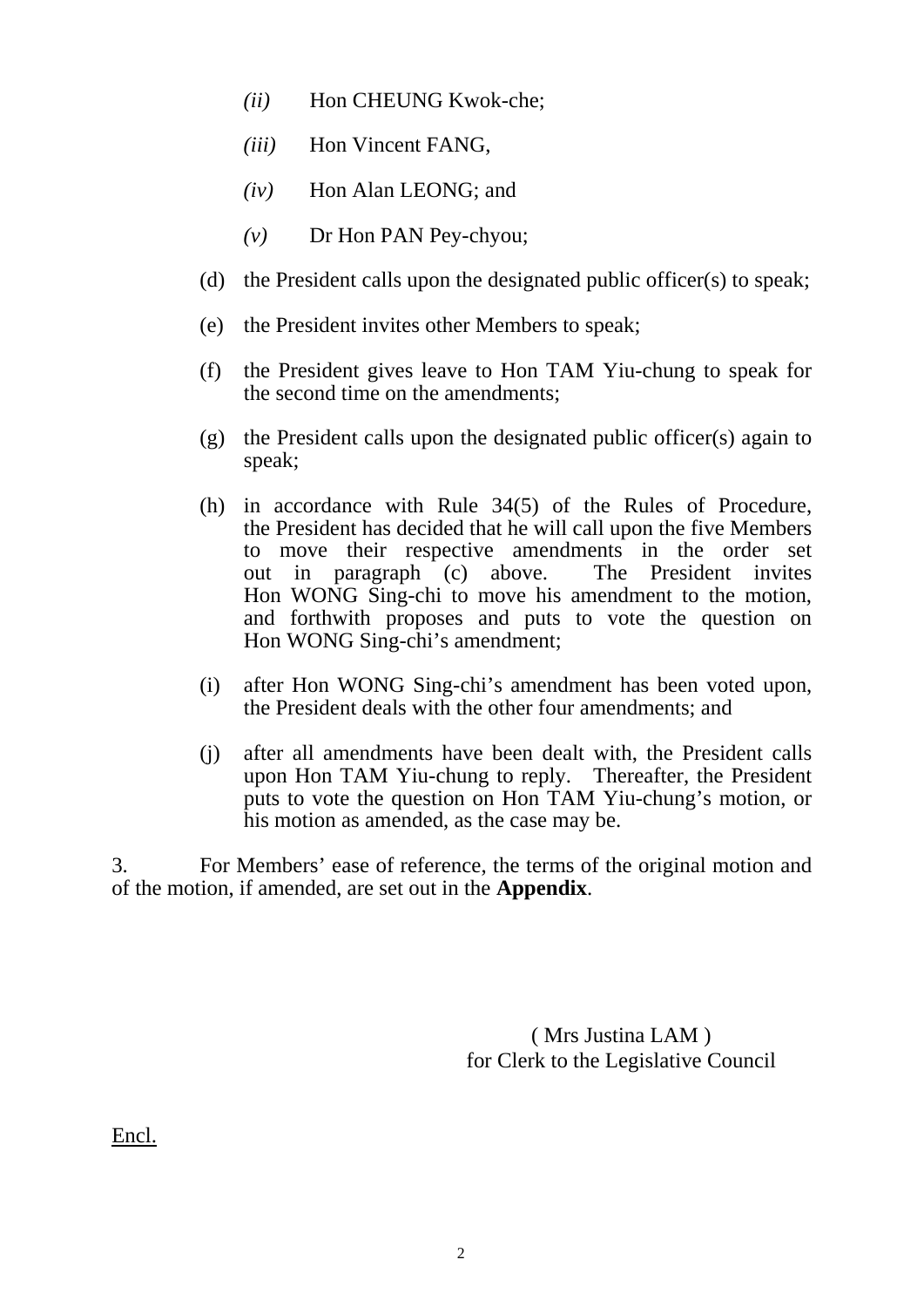# (Translation)

### **Motion debate on "Setting out a five-year plan for elderly services" to be held at the Council meeting of 8 June 2011**

### **1. Hon TAM Yiu-chung's original motion**

That, given that the trend of the ageing of the society in Hong Kong is accelerating, this Council urges the Government to plan in full speed and formulate as early as possible a more comprehensive elderly policy, and also set out a five-year plan for elderly services, so as to set specific development objectives and pledges for elderly services every five years, with a view to rectifying the serious problems of imbalance between supply of and demand for services, a large number of persons waiting for services and prolonged waiting time, as well as strengthening the care for the needs of elderly persons' living, and vigorously improving people's livelihood; the relevant measures should include:

- (a) to establish a five-year plan and service pledges in respect of residential care services for the elderly and community care for the elderly, and strive to increase the number of residential care places for the elderly and community care places for the elderly; to review the Standardized Care Need Assessment Mechanism for Elderly Services; to provide elderly services subsidies for elderly persons by making reference to the mode of the existing education voucher scheme; and to enhance complementary measures for the elderly policy of 'ageing in place';
- (b) to abolish the absence limit in respect of application for Old Age Allowance ('OAA') to enable elderly persons to spend their twilight years on the Mainland without worries, and allow elderly recipients of Disability Allowance to also receive OAA, so as to improve their living;
- (c) to intensify the policy of portable elderly welfare benefits; to provide allowances to elderly persons who return to their hometowns to live, enabling those elderly persons who choose to spend their twilight years in their hometowns to receive a monthly living supplement; to proactively study in conjunction with the relevant Mainland departments the introduction of medical insurance schemes for Hong Kong elderly persons living on the Mainland, and consider collaborating with the Mainland to run hospitals or provide out-patient services, so as to serve the Hong Kong people living on the Mainland;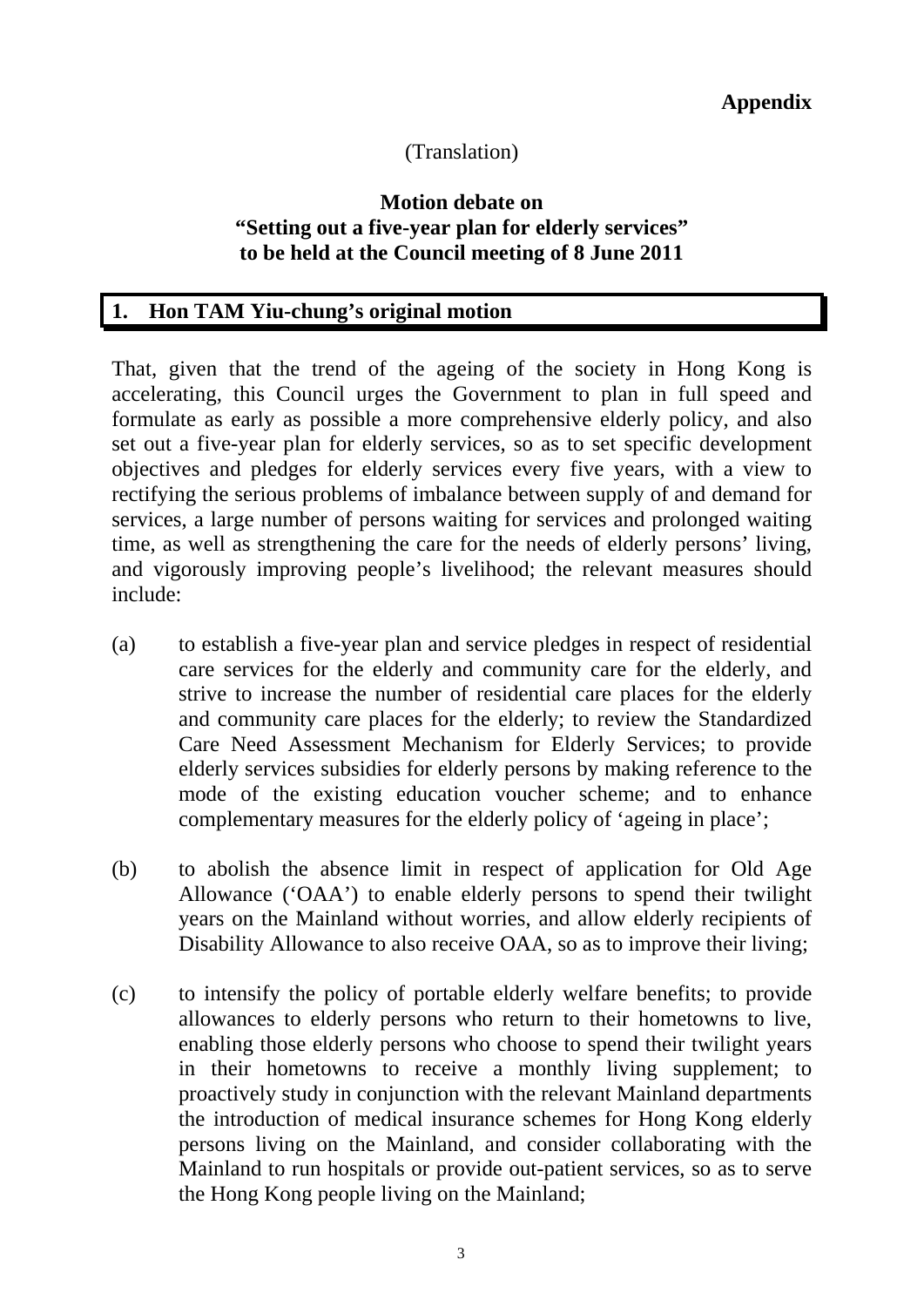- (d) to propose the introduction of an entirely new 'elderly maintenance grant scheme' in addition to OAA and Comprehensive Social Security Assistance ('CSSA') Scheme, so as to provide financial assistance to elderly persons who are not eligible for applying CSSA to help them improve their living;
- (e) to increase the amount of Elderly Healthcare Vouchers to \$1,000, lower the age requirement to 65, streamline administrative arrangements, and encourage the participation of more doctors; and to relax the elderly drug subsidization policy;
- (f) to expedite resource allocation from the Community Care Fund for providing tooth filling and restoration allowances to the elderly, and strengthen elderly dental care services, including the establishment of dental clinics in the 18 districts, introduction of elderly dental care services and opening public dental clinics for elderly persons' use, etc.;
- (g) to expedite the establishment of public Chinese medicine clinics in the 18 districts, and establish additional elderly health centres and increase their membership;
- (h) to devote resources to strengthen occupational training related to the elderly care service industries, so as to increase manpower for elderly services and care and enhance practitioners' professional knowledge and quality;
- (i) to formulate a comprehensive and long-term elderly housing policy, examine afresh the current land planning for earmarking sites for elderly housing purposes, proactively study the introduction of the 'mixed use development' concept in private and public housing, and design a residence model which integrates elderly housing and complementary facilities;
- (j) to expedite the implementation of a 'mortgage scheme for the elderly' (i.e. 'reverse mortgage'), so as to assist elderly persons with private properties in enhancing their finances and improving living environment and lives in twilight years, and launch a scheme on 'making use of residential properties to provide for the twilight years of the elderly' for elderly property owners who have no means of living and do not have any children;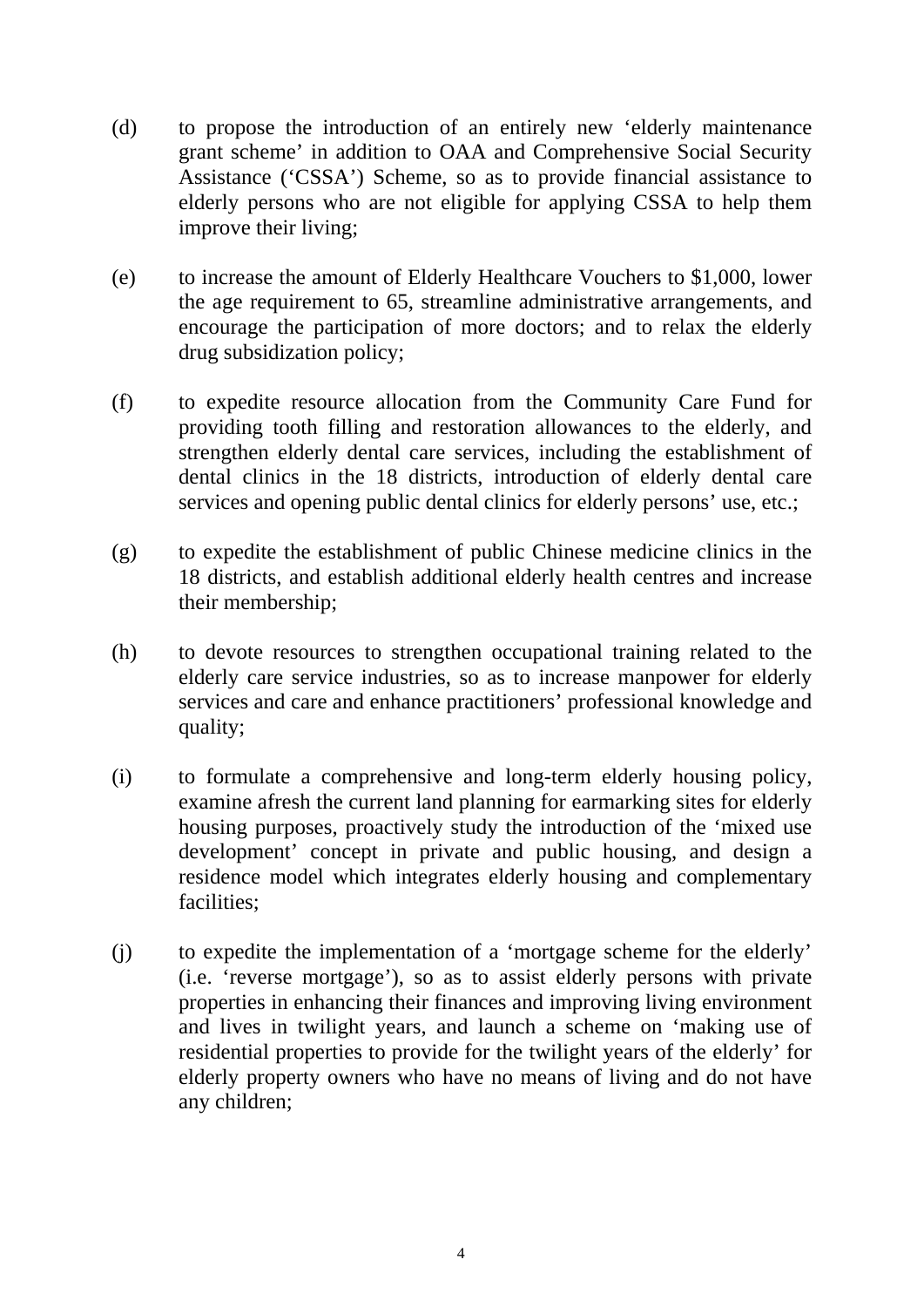- $(k)$  to implement the elderly-friendly policy in all public places, effectively enforce the requirements of barrier-free facilities, and provide various types of facilities for elderly persons to facilitate their entry and exit; and
- (l) to motivate various transport operators to offer comprehensive and permanent fare concessions to elderly persons; to enrich elderly persons' retirement life by introducing 'recreation and sports vouchers for the elderly' and waiving admission fees for elderly persons in all exhibition halls under the Leisure and Cultural Services Department, and set up an 'elderly employment fund', so as to assist healthy elderly persons in sustaining their employment and giving full play to their abilities.

## **2. Motion as amended by Hon WONG Sing-chi**

That, given that *at present,* the trend of the ageing of the society in Hong Kong is accelerating, this Council urges the Government to plan in full speed and formulate as early as possible a more comprehensive elderly policy, and also set out a five-year plan for elderly services, so as to set specific development objectives and pledges for elderly services every five years, with a view to rectifying the serious problems of imbalance between supply of and demand for services, a large number of persons waiting for services and prolonged waiting time, as well as strengthening the care for the needs of elderly persons' living, and vigorously improving people's livelihood; the relevant measures should include:

- (a) to establish a five-year plan and service pledges in respect of residential care services for the elderly and community care for the elderly, and strive to increase the number of residential care places for the elderly and community care places for the elderly; to review the Standardized Care Need Assessment Mechanism for Elderly Services; to provide elderly services subsidies for elderly persons by making reference to the mode of the existing education voucher scheme; and to enhance complementary measures for the elderly policy of 'ageing in place';
- (b) to abolish the absence limit in respect of application for Old Age Allowance ('OAA') to enable elderly persons to spend their twilight years on the Mainland without worries, and allow elderly recipients of Disability Allowance to also receive OAA, so as to improve their living;
- (c) to intensify the policy of portable elderly welfare benefits; to provide allowances to elderly persons who return to their hometowns to live, enabling those elderly persons who choose to spend their twilight years in their hometowns to receive a monthly living supplement; to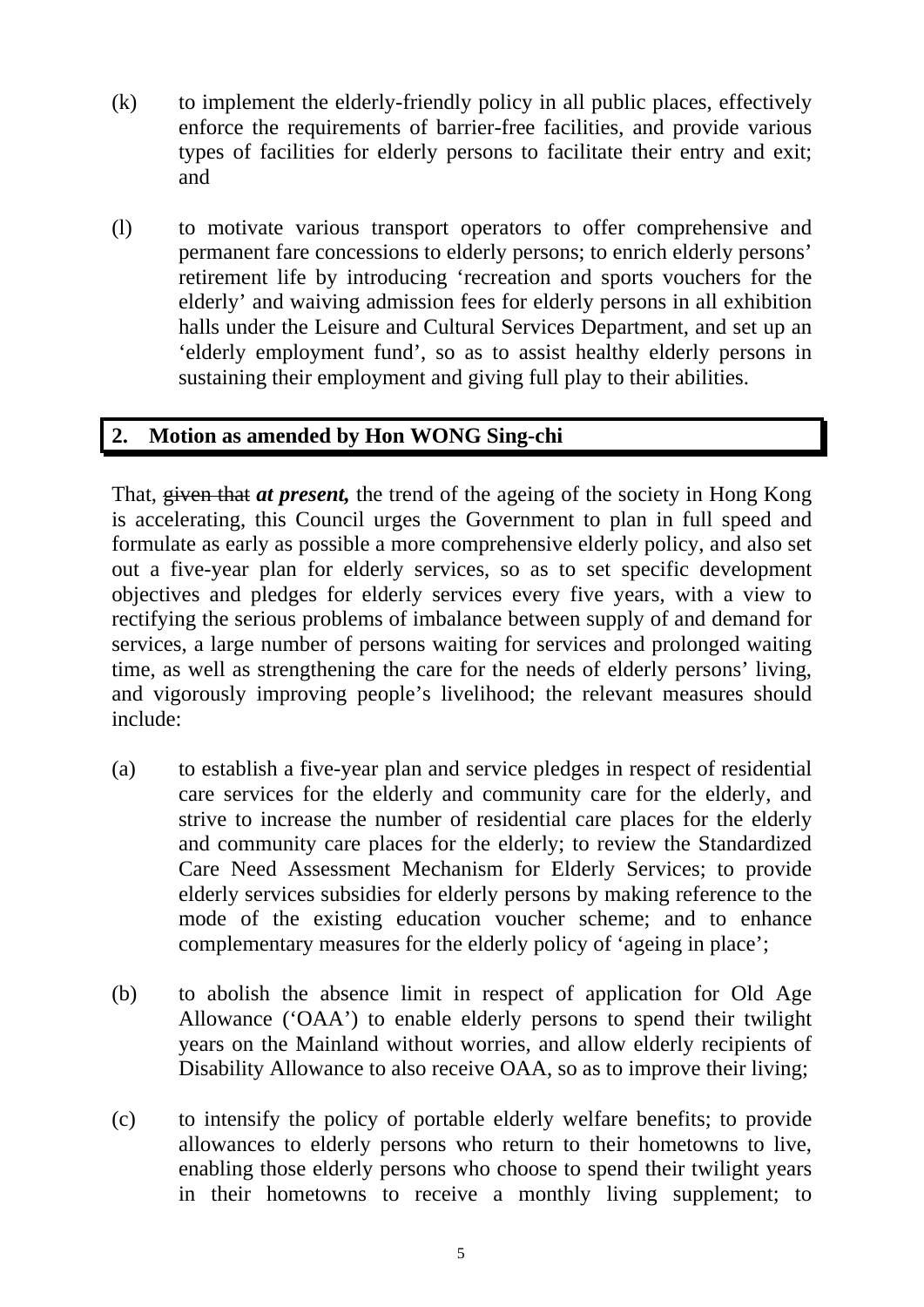proactively study in conjunction with the relevant Mainland departments the introduction of medical insurance schemes for Hong Kong elderly persons living on the Mainland, and consider collaborating with the Mainland to run hospitals or provide out-patient services, so as to serve the Hong Kong people living on the Mainland;

- (d) to propose the introduction of an entirely new 'elderly maintenance grant scheme' in addition to OAA and Comprehensive Social Security Assistance ('CSSA') Scheme, so as to provide financial assistance to elderly persons who are not eligible for applying CSSA to help them improve their living;
- (e) to increase the amount of Elderly Healthcare Vouchers to \$1,000, lower the age requirement to 65, streamline administrative arrangements, and encourage the participation of more doctors; and to relax the elderly drug subsidization policy;
- (f) to expedite resource allocation from the Community Care Fund for providing tooth filling and restoration allowances to the elderly, and strengthen elderly dental care services, including the establishment of dental clinics in the 18 districts, introduction of elderly dental care services and opening public dental clinics for elderly persons' use, etc.;
- (g) to expedite the establishment of public Chinese medicine clinics in the 18 districts, and establish additional elderly health centres and increase their membership;
- (h) to devote resources to strengthen occupational training related to the elderly care service industries, so as to increase manpower for elderly services and care and enhance practitioners' professional knowledge and quality;
- (i) to formulate a comprehensive and long-term elderly housing policy, examine afresh the current land planning for earmarking sites for elderly housing purposes, proactively study the introduction of the 'mixed use development' concept in private and public housing, and design a residence model which integrates elderly housing and complementary facilities;
- (j) to expedite the implementation of a 'mortgage scheme for the elderly' (i.e. 'reverse mortgage'), so as to assist elderly persons with private properties in enhancing their finances and improving living environment and lives in twilight years, and launch a scheme on 'making use of residential properties to provide for the twilight years of the elderly' for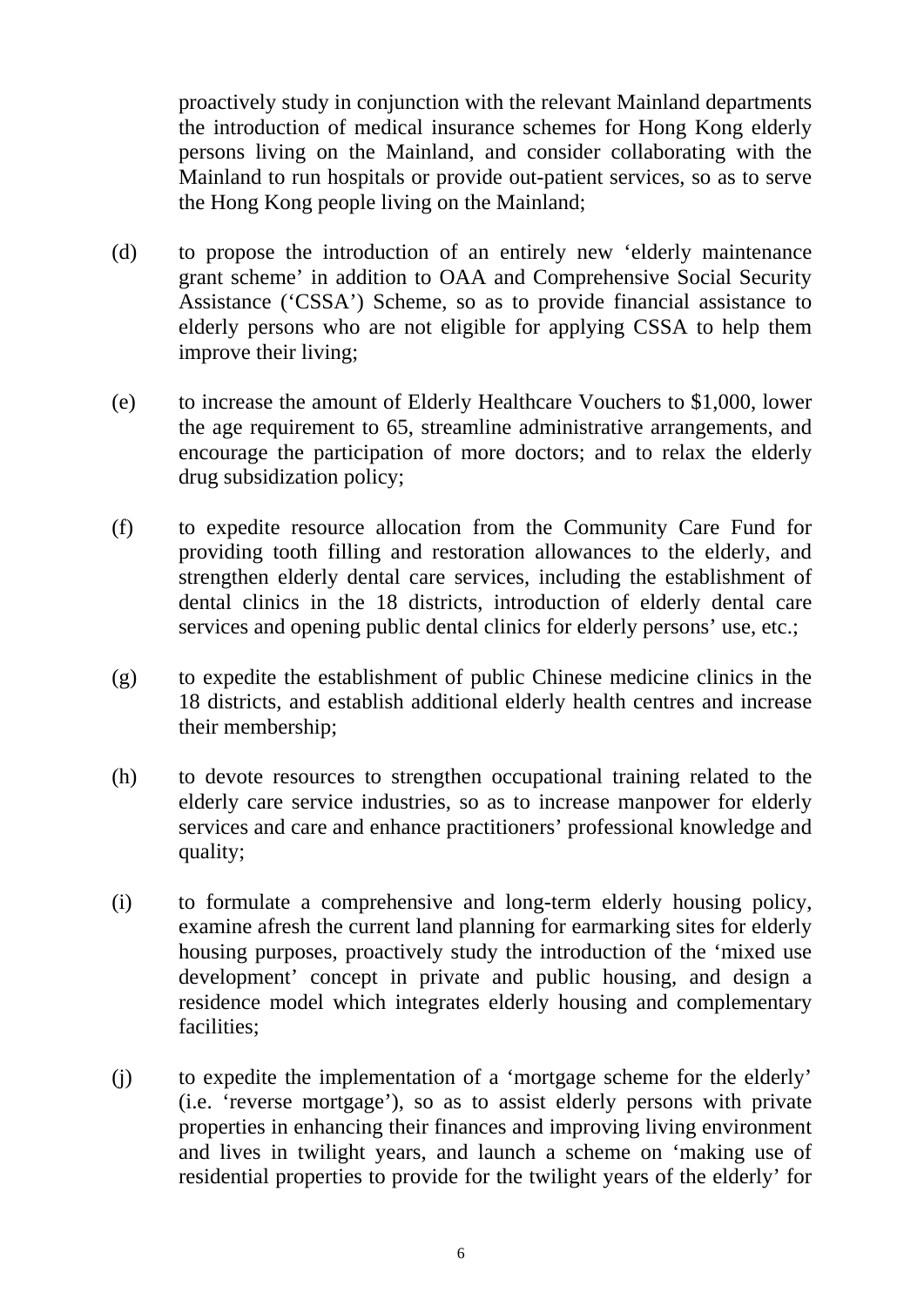elderly property owners who have no means of living and do not have any children;

- (k) to implement the elderly-friendly policy in all public places, effectively enforce the requirements of barrier-free facilities, and provide various types of facilities for elderly persons to facilitate their entry and exit; and
- (l) to motivate various transport operators to offer comprehensive and permanent fare concessions to elderly persons; to enrich elderly persons' retirement life by introducing 'recreation and sports vouchers for the elderly' and waiving admission fees for elderly persons in all exhibition halls under the Leisure and Cultural Services Department, and set up an 'elderly employment fund', so as to assist healthy elderly persons in sustaining their employment and giving full play to their abilities*; and*
- *(m) to ensure that the elderly will be able to maintain a reasonable standard of living, and establish a universal retirement protection system*.
- Note: Hon WONG Sing-chi's amendment is marked in *bold and italic type* or with deletion line.

# **3. Motion as amended by Hon CHEUNG Kwok-che**

That, *according to the information of the Census and Statistics Department, Hong Kong's population is expected to increase from 6.8 million in mid-2003 to 8.38 million in mid-2033, with one elderly person aged 65 or above in every four persons by that time;* given that the trend of the ageing of the society in Hong Kong is accelerating, this Council urges the Government to plan in full speed and formulate as early as possible a more comprehensive elderly policy, and also set out a five-year plan for elderly services, *conduct a review every five years thereafter, and allow the relevant stakeholders to participate in the planning and review process,* so as to set specific development objectives and pledges for elderly services every five years, with a view to rectifying the serious problems of imbalance between supply of and demand for services, a large number of persons waiting for services and prolonged waiting time, as well as strengthening the care for the needs of elderly persons' living, and vigorously improving people's livelihood; the relevant measures should include:

(a) to establish a five-year plan and service pledges in respect of residential care services for the elderly and community care for the elderly, and strive to increase *by first addressing issues relating to the relevant services received by all waiting applicants and then increasing,*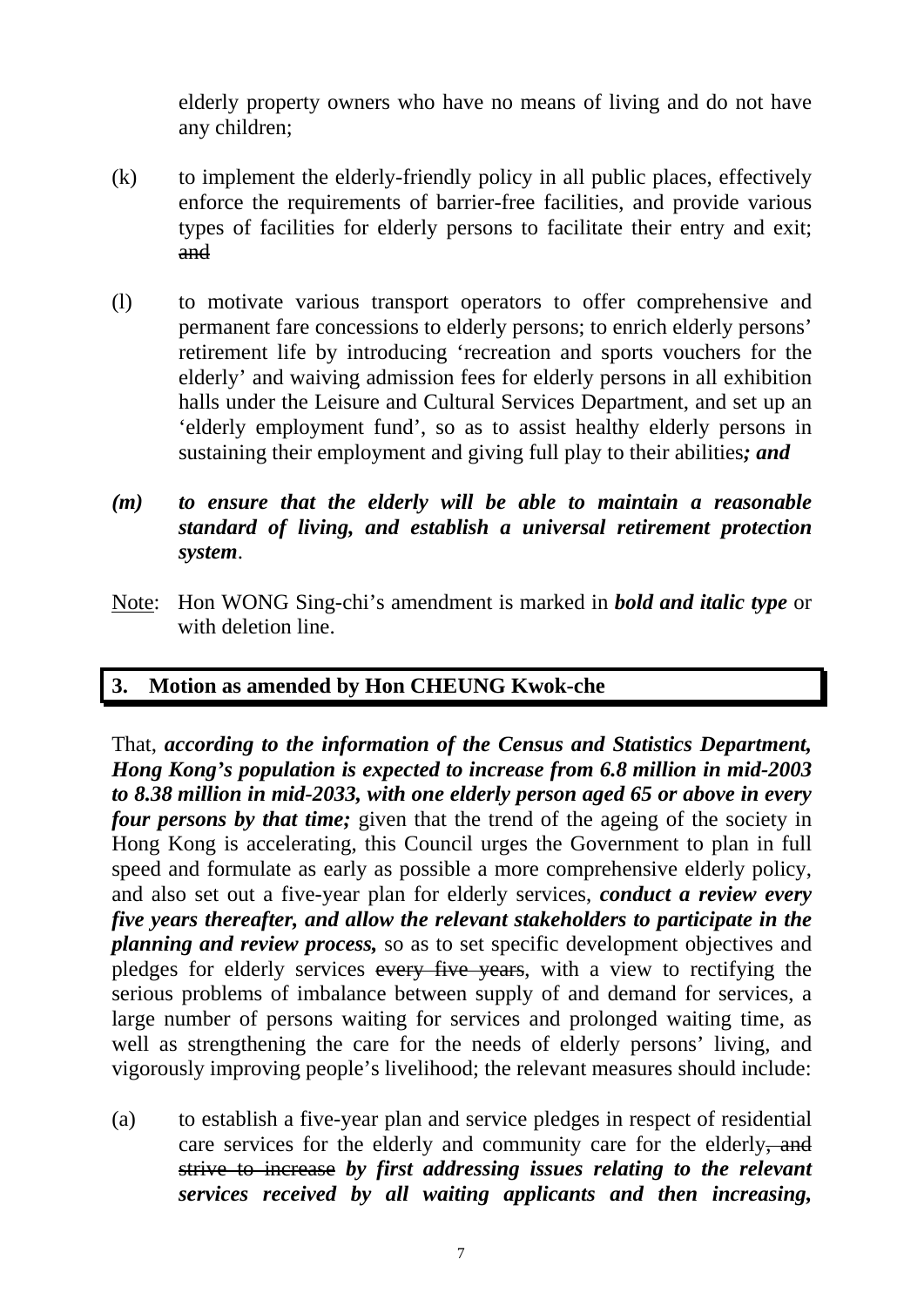*according to the ratio of elderly population growth,* the number of residential care places for the elderly and community care places for the elderly; to review the Standardized Care Need Assessment Mechanism for Elderly Services; to provide elderly services subsidies for elderly persons by making reference to the mode of the existing education voucher scheme *review the financing system for long-term elderly care services*; and to enhance complementary measures for the elderly policy of 'ageing in place';

- (b) to abolish the absence limit in respect of application for Old Age Allowance ('OAA') to enable elderly persons to spend their twilight years on the Mainland without worries, and allow elderly recipients of Disability Allowance to also receive OAA, so as to improve their living;
- (c) to intensify the policy of portable elderly welfare benefits; to provide allowances to elderly persons who return to their hometowns to live, enabling those elderly persons who choose to spend their twilight years in their hometowns to receive a monthly living supplement; to proactively study in conjunction with the relevant Mainland departments the introduction of medical insurance schemes for Hong Kong elderly persons living on the Mainland, and consider collaborating with the Mainland to run hospitals or provide out-patient services, so as to serve the Hong Kong people living on the Mainland;

#### *(d) to formulate an elderly retirement protection scheme, so that the elderly can live their lives with greater dignity;*

- (d)*(e) before formulating an elderly retirement protection scheme,* to propose the introduction of an entirely new 'elderly maintenance grant scheme' in addition to OAA and Comprehensive Social Security Assistance ('CSSA') Scheme, so as to provide financial assistance to elderly persons who are not eligible for applying CSSA to help them improve their living;
- (e)*(f)* to increase the amount of Elderly Healthcare Vouchers to \$1,000, lower the age requirement to 65, streamline administrative arrangements, and encourage the participation of more doctors; and to relax the elderly drug subsidization policy;
- (f)*(g)* to expedite resource allocation *immediately review the existing experimental Pilot Project on Outreach Primary Dental Care Services for the Elderly in Residential Care Homes and Day Care Centres, and extend the scheme to all elderly persons in Hong Kong who are in need of the relevant services; before implementing the services on a territory-wide basis, to allocate resources* from the Community Care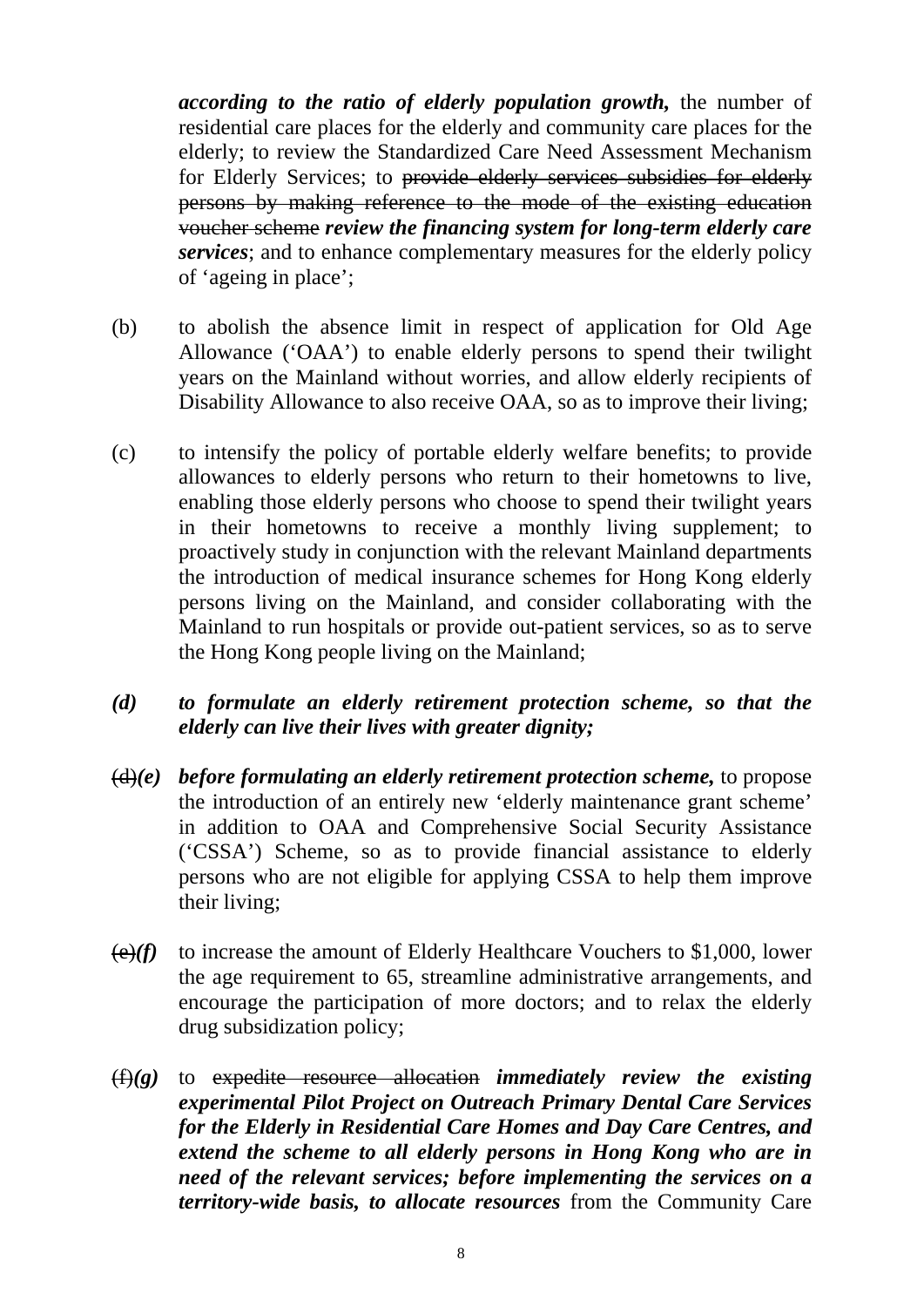Fund for providing tooth filling and restoration allowances to the elderly, and strengthen elderly dental care services, including the establishment of dental clinics in the 18 districts, introduction of elderly dental care services and opening public dental clinics for elderly persons' use, etc.;

- $\left(\frac{g}{g}\right)$  to expedite the establishment of public Chinese medicine clinics in the 18 districts, and establish additional elderly health centres and increase *fully open* their membership*, so as to benefit all elderly persons in Hong Kong*;
- $(h)(i)$  to devote resources to strengthen occupational training related to the elderly care service industries, *and link it with the Qualifications Framework,* so as to increase manpower for elderly services and care and enhance practitioners' professional knowledge and quality;
- $\overrightarrow{(i)}$  to formulate a comprehensive and long-term elderly housing policy, examine afresh the current land planning for earmarking sites for elderly housing purposes, proactively study the introduction of the 'mixed use development' concept in private and public housing, and design a residence model which integrates elderly housing and complementary facilities; *and at the same time, to enhance the Elderly Persons Priority Scheme and Harmonious Families Priority Scheme, which are currently implemented by the Hong Kong Housing Authority, and relax their restrictions, so as to encourage more children to live with their elderly parents;*
- $\overrightarrow{()}$  to expedite the implementation of a 'mortgage scheme for the elderly' (i.e. 'reverse mortgage'), so as to assist elderly persons with private properties in *having an additional option for* enhancing their finances and improving living environment and lives in twilight years, and launch a scheme on 'making use of residential properties to provide for the twilight years of the elderly' for elderly property owners who have no means of living and do not have any children;
- $(k)(l)$  to implement the elderly-friendly policy in all public places, effectively enforce the requirements of barrier-free facilities, and provide various types of facilities for elderly persons to facilitate their entry and exit; and
- $\left(\frac{1}{m}\right)$  to motivate various transport operators to offer comprehensive and permanent fare concessions to elderly persons; to enrich elderly persons' retirement life by introducing 'recreation and sports vouchers for the elderly' and waiving admission fees for elderly persons in all exhibition halls under the Leisure and Cultural Services Department, and set up an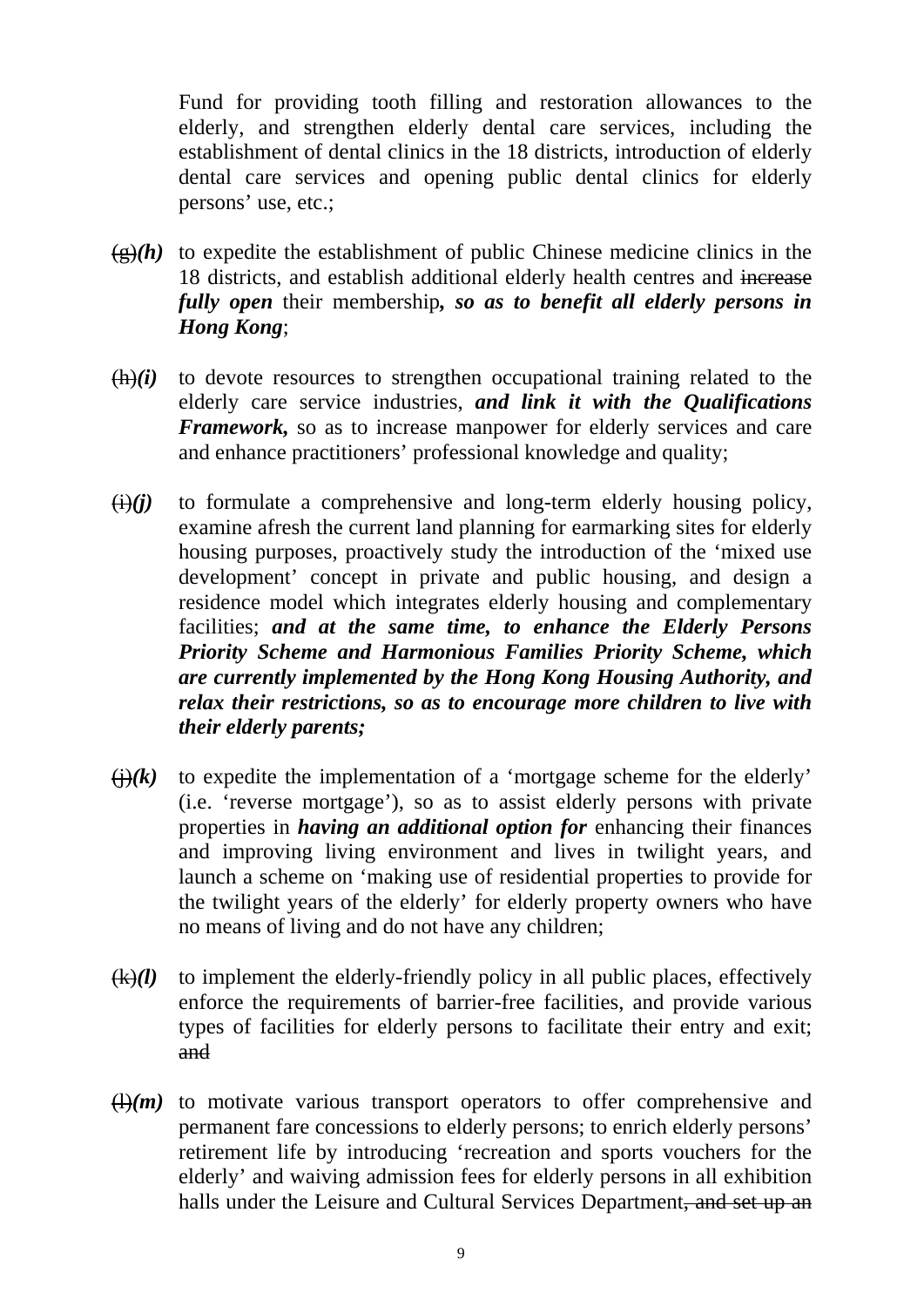'elderly employment fund', so as to assist healthy elderly persons in sustaining their employment and giving full play to their abilities*; and*

- *(n) with a view to giving the elderly a sense of worthiness, the Government should comprehensively review the elderly employment policy, including the promotion of flexible retirement age, and the Government may also take the lead in reviewing the retirement age of civil servants and encouraging enterprises to extend the years of services for their employees or even to adopt flexible retirement schemes, such as employing them on a half-time or contract basis after their formal retirement*.
- Note: Hon CHEUNG Kwok-che's amendment is marked in *bold and italic type* or with deletion line.

# **4. Motion as amended by Hon Vincent FANG Kang**

That, *as projected by the Census and Statistics Department, the proportion of people aged 65 and above will significantly increase from 13% last year to 28% in 2039;* given that the trend of the ageing of the society in Hong Kong is accelerating, this Council urges the Government to plan in full speed and formulate as early as possible a more comprehensive *and long-term* elderly policy, and also set out a five-year plan for elderly services, so as to set specific development objectives and pledges for elderly services every five years, with a view to rectifying the serious problems of imbalance between supply of and demand for services, a large number of persons waiting for services and prolonged waiting time, as well as strengthening the care for the needs of elderly persons' living, and vigorously improving people's livelihood; the relevant measures should include:

(a) to establish a five-year plan and service pledges in respect of residential care services for the elderly and community care for the elderly, and strive to increase the number of residential care places for the elderly and community care places for the elderly; to review the Standardized Care Need Assessment Mechanism for Elderly Services; to *introduce elderly care vouchers and* provide elderly services subsidies for elderly persons *who are waiting for residential care places* by making reference to the mode of the existing education voucher scheme*, so as to enable them to freely choose and purchase suitable elderly services until they are formally admitted to a residential care home*; and to enhance complementary measures for the elderly policy of 'ageing in place';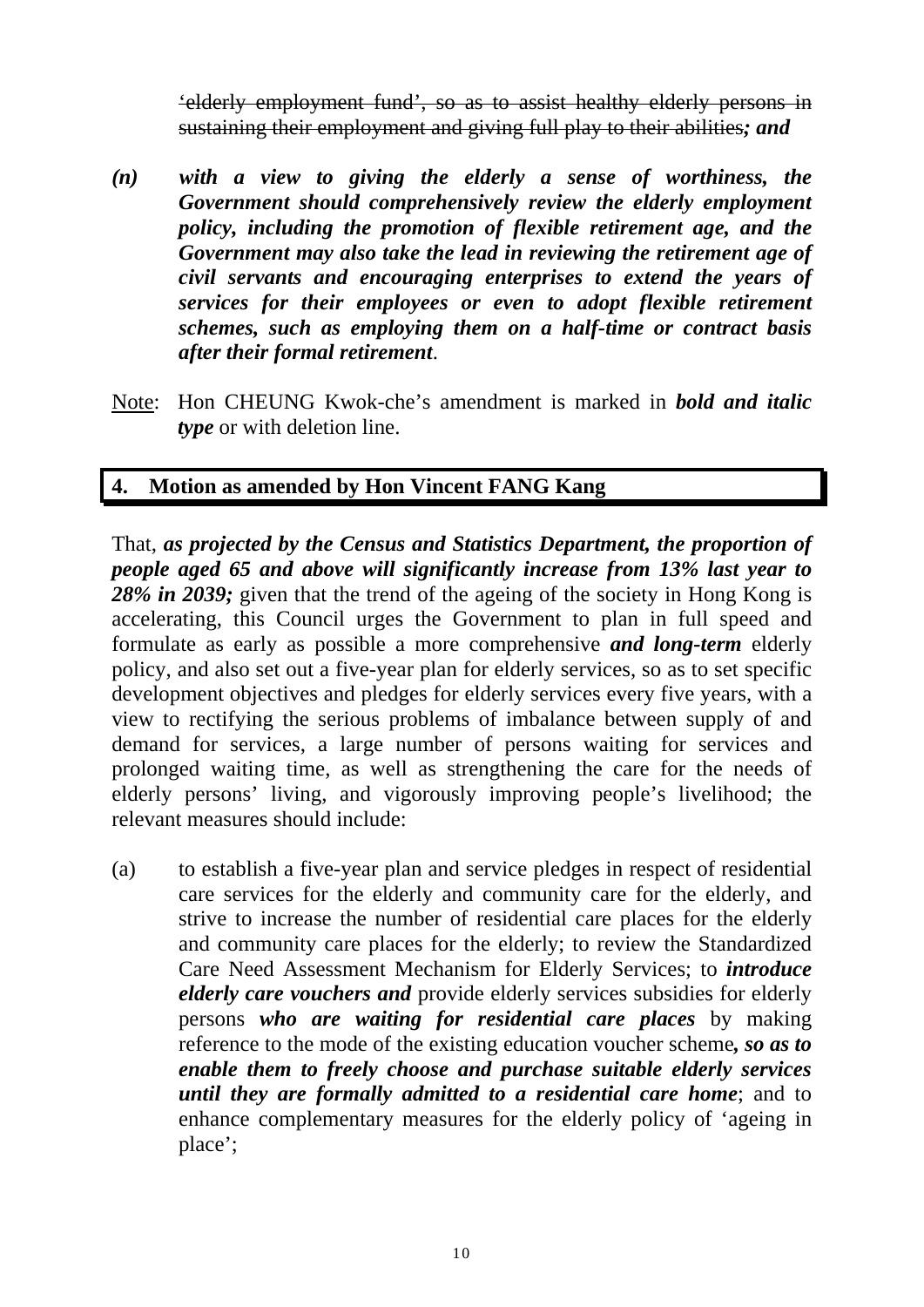- (b) to abolish the absence limit in respect of application for Old Age Allowance ('OAA') to enable elderly persons to spend their twilight years on the Mainland without worries, and allow elderly recipients of Disability Allowance to also receive OAA, so as to improve their living;
- (c) to intensify the policy of portable elderly welfare benefits; to provide allowances to elderly persons who return to their hometowns to live, enabling those elderly persons who choose to spend their twilight years in their hometowns to receive a monthly living supplement; to proactively study in conjunction with the relevant Mainland departments the introduction of medical insurance schemes for Hong Kong elderly persons living on the Mainland, and consider collaborating with the Mainland to run hospitals or provide out-patient services, so as to serve the Hong Kong people living on the Mainland;
- (d) to propose the introduction of an entirely new 'elderly maintenance grant scheme' in addition to OAA and Comprehensive Social Security Assistance ('CSSA') Scheme, so as to provide financial assistance to elderly persons who are not eligible for applying CSSA to help them improve their living;
- (e) to increase the amount of Elderly Healthcare Vouchers to \$1,000, lower the age requirement to 65, streamline administrative arrangements, and encourage the participation of more doctors; and to relax the elderly drug subsidization policy;
- (f) to expedite resource allocation from the Community Care Fund for providing tooth filling and restoration allowances to the elderly, and strengthen elderly dental care services, including the establishment of dental clinics in the 18 districts, introduction of elderly dental care services and opening public dental clinics for elderly persons' use, etc.;
- (g) to expedite the establishment of public Chinese medicine clinics in the 18 districts, and establish additional elderly health centres and increase their membership;
- (h) to devote resources to strengthen occupational training related to the elderly care service industries, so as to increase manpower for elderly services and care and enhance practitioners' professional knowledge and quality;
- (i) to formulate a comprehensive and long-term elderly housing policy, examine afresh the current land planning for earmarking sites for elderly housing purposes, proactively study the introduction of the 'mixed use development' concept in private and public housing, and design a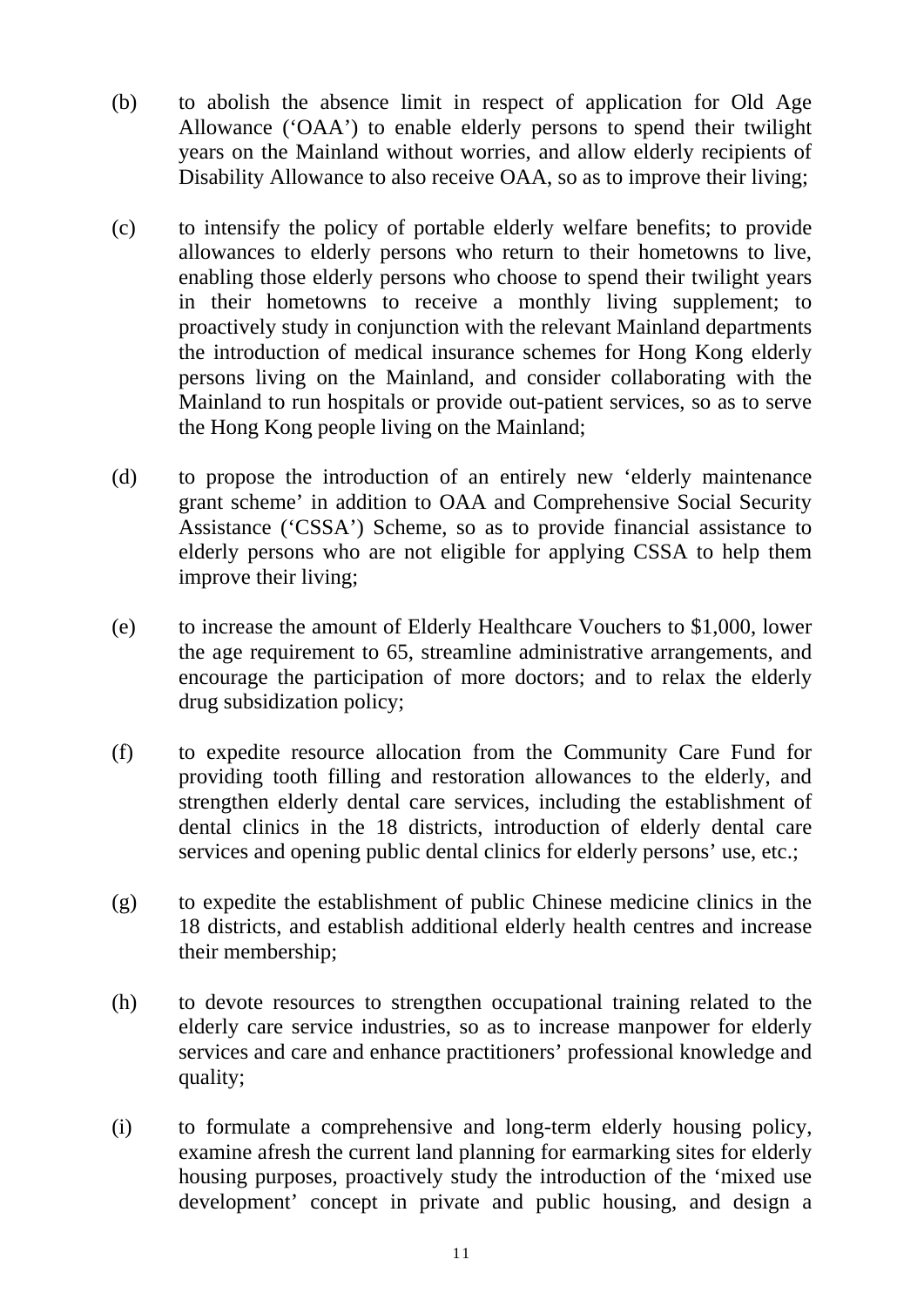residence model which integrates elderly housing and complementary facilities;

- (j) to expedite the implementation of a 'mortgage scheme for the elderly' (i.e. 'reverse mortgage'), so as to assist elderly persons with private properties in enhancing their finances and improving living environment and lives in twilight years, and launch a scheme on 'making use of residential properties to provide for the twilight years of the elderly' for elderly property owners who have no means of living and do not have any children;
- (k) to implement the elderly-friendly policy in all public places, effectively enforce the requirements of barrier-free facilities, and provide various types of facilities for elderly persons to facilitate their entry and exit; and
- (l) to motivate various transport operators to offer comprehensive and permanent fare concessions to elderly persons; to enrich elderly persons' retirement life by introducing 'recreation and sports vouchers for the elderly' and waiving admission fees for elderly persons in all exhibition halls under the Leisure and Cultural Services Department, and set up an 'elderly employment fund', so as to assist healthy elderly persons in sustaining their employment and giving full play to their abilities*;*
- *(m) with a view to alleviating the pressure of middle-class children in supporting their parents and encouraging them to support their parents, to increase the various allowances for maintaining dependent parents or grandparents;*
- *(n) to relax the restriction for those who live with the dependent parents or grandparents to claim the Dependent Parent/Grandparent Allowance, so as to encourage the young generation to closely take care of their elderly parents and promote family harmony; and*
- *(o) with a view to encouraging the employment of local home care workers, to provide a tax allowance for home care for children who employ local home care workers trained by recognized institutions to take care of their elderly parents at home, so as to encourage ageing in place and also boost local employment*.
- Note: Hon Vincent FANG Kang's amendment is marked in *bold and italic type* or with deletion line.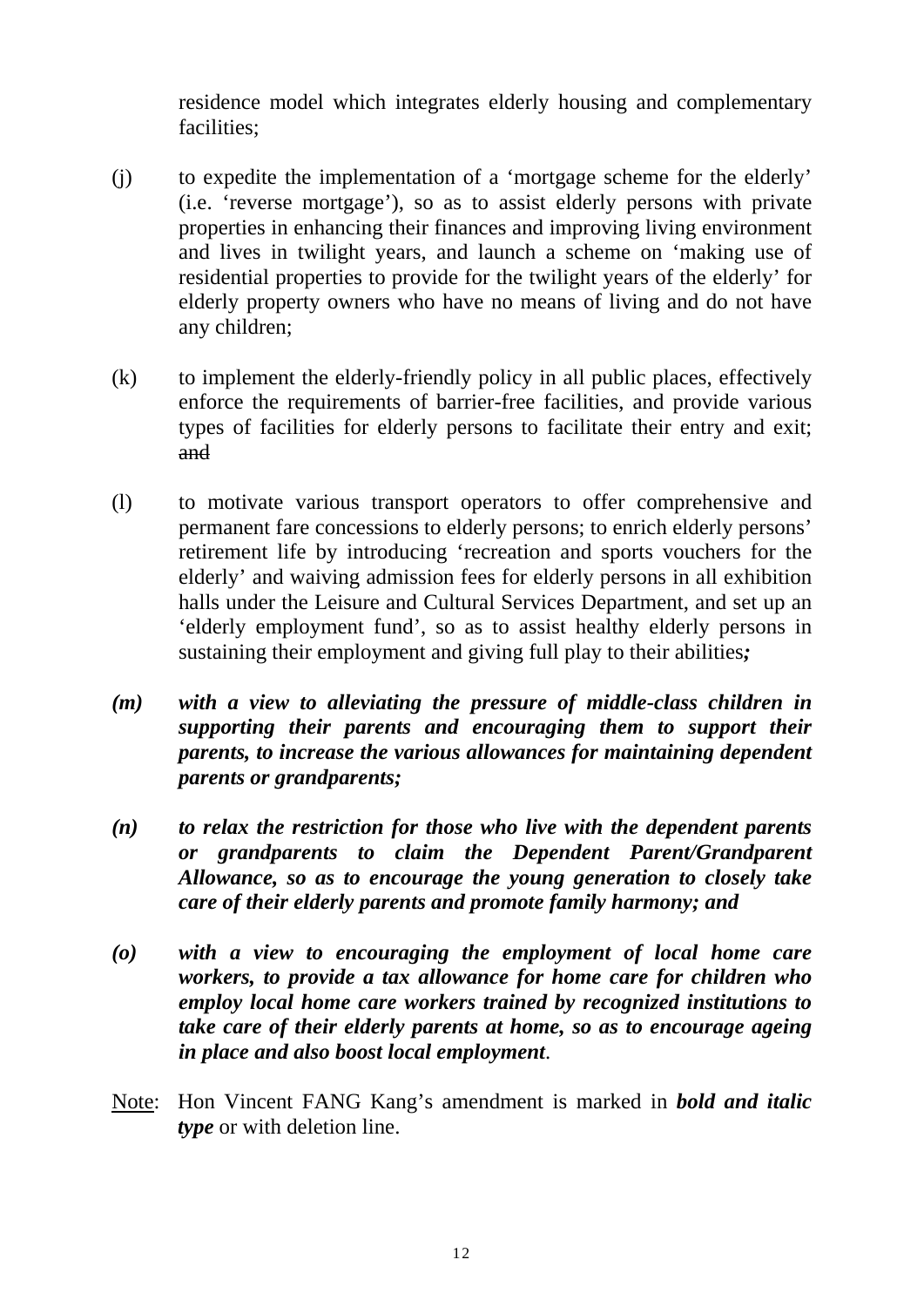## **5. Motion as amended by Hon Alan LEONG Kah-kit**

That, given that *in order to cope with the phenomenon that* the trend of the ageing *and poverty* of the society in Hong Kong is accelerating, this Council urges the Government to plan in full speed and formulate as early as possible a more comprehensive elderly policy, and also set out a five-year plan for elderly services, so as to set specific development objectives and pledges for elderly services every five years, with a view to rectifying the serious problems of imbalance between supply of and demand for services, a large number of persons waiting for services and prolonged waiting time, as well as strengthening the care for the needs of elderly persons' living *and their retirement protection*, and vigorously improving people's livelihood; the relevant measures should include:

- (a) to establish a five-year plan and service pledges in respect of residential care services for the elderly and community care for the elderly, and strive to increase the number of residential care places for the elderly and community care places for the elderly; to review the Standardized Care Need Assessment Mechanism for Elderly Services; to provide elderly services subsidies for elderly persons by making reference to the mode of the existing education voucher scheme; and to enhance complementary measures for the elderly policy of 'ageing in place';
- (b) to abolish the absence limit in respect of application for Old Age Allowance ('OAA') to enable elderly persons to spend their twilight years on the Mainland without worries, and allow elderly recipients of Disability Allowance to also receive OAA, so as to improve their living;
- *(c) to abolish the requirement that family members of elderly persons should submit a declaration on their financial conditions (commonly known as a 'statement on non-provision of financial support' or 'bad son statement') before elderly persons can become eligible for applying for Comprehensive Social Security Assistance on their own, so that elderly persons can spend their twilight years in contentment;*
- $\left(\frac{c}{c}\right)(d)$  to intensify the policy of portable elderly welfare benefits; to provide allowances to elderly persons who return to their hometowns to live, enabling those elderly persons who choose to spend their twilight years in their hometowns to receive a monthly living supplement; to proactively study in conjunction with the relevant Mainland departments the introduction of medical insurance schemes for Hong Kong elderly persons living on the Mainland, and consider collaborating with the Mainland to run hospitals or provide out-patient services, so as to serve the Hong Kong people living on the Mainland;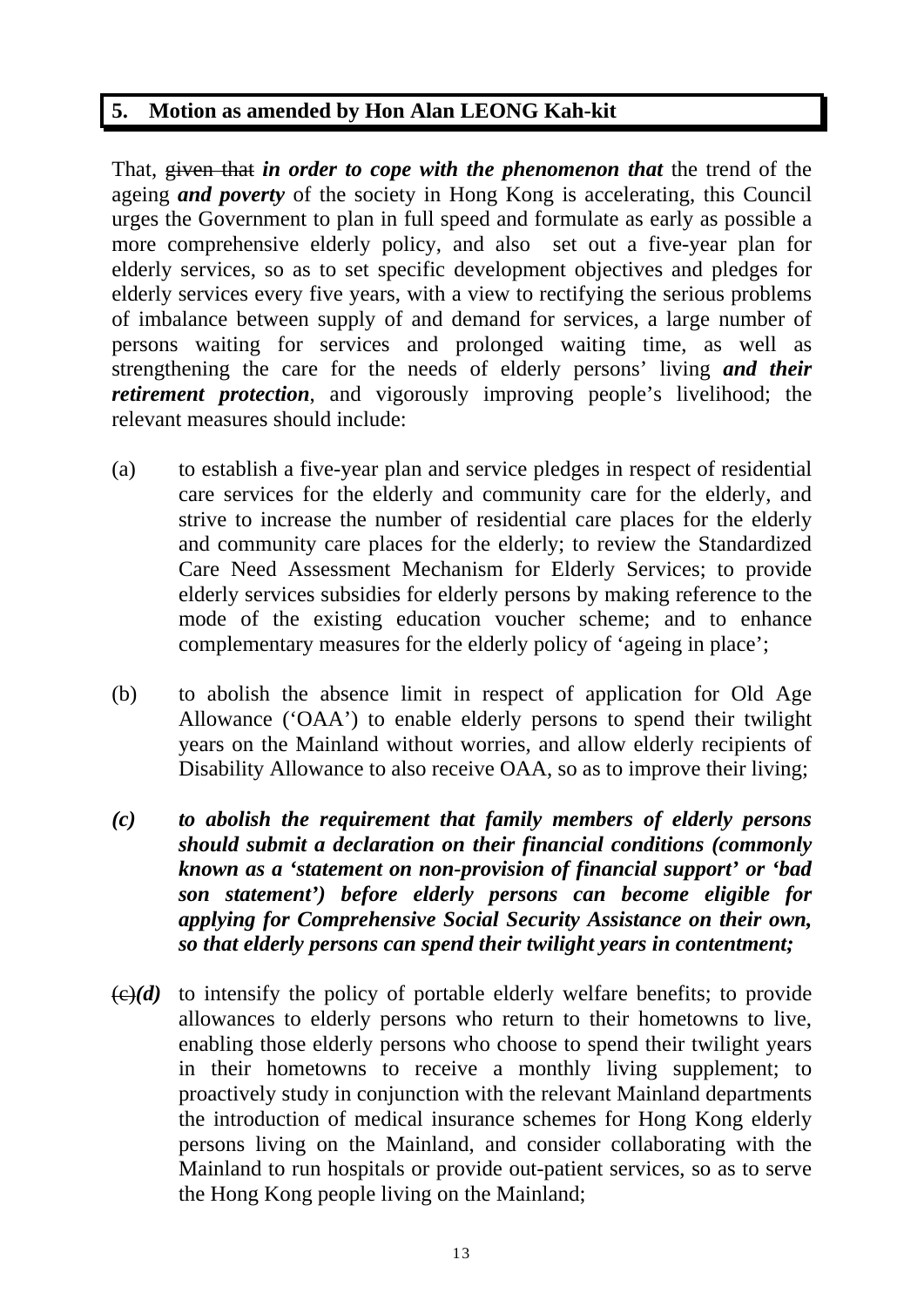- (d) to propose the introduction of an entirely new 'elderly maintenance grant scheme' in addition to OAA and Comprehensive Social Security Assistance ('CSSA') Scheme, so as to provide financial assistance to elderly persons who are not eligible for applying CSSA to help them improve their living
- *(e) to implement a universal retirement protection scheme to alleviate the basic livelihood problems faced by the elderly, the working poor and unpaid homemakers in their retirement lives, and when the labour force in the society is still sufficient at present, to enable the three sides of employees, employers and the Government to implement community savings plans, so as to properly prepare for the crisis arising from the peak of population ageing in the future*;
- $\left(\frac{e}{f}\right)$  to increase the amount of Elderly Healthcare Vouchers to \$1,000, lower the age requirement to 65, streamline administrative arrangements, and encourage the participation of more doctors; and to relax the elderly drug subsidization policy;
- $(f)(g)$  to expedite resource allocation from the Community Care Fund for providing tooth filling and restoration allowances to the elderly, and *and for introducing elderly dental care vouchers, and comprehensively*  strengthen elderly dental care services, including the establishment of dental clinics in the 18 districts, introduction of elderly dental care services and opening public dental clinics for elderly persons' use, etc.;
- $\left(\frac{\rho}{\epsilon}\right)(h)$  to expedite the establishment of public Chinese medicine clinics in the 18 districts, and *extensively* establish additional elderly health centres and increase their membership*, and set the objective of reducing the waiting time to less than two months*;
- $(h)(i)$  to devote resources to strengthen occupational training related to the elderly care service industries, so as to increase manpower for elderly services and care and enhance practitioners' professional knowledge and quality;
- $(i)(j)$  to formulate a comprehensive and long-term elderly housing policy, examine afresh the current land planning for earmarking sites for elderly housing purposes, proactively study the introduction of the 'mixed use development' concept in private and public housing, and design a residence model which integrates elderly housing and complementary facilities*, increase elderly persons' living area to provide them with sufficient space for placing rehabilitation appliances, and increase the number of places under the Harmonious Families Priority Scheme, so that more elderly persons can live with their family members*;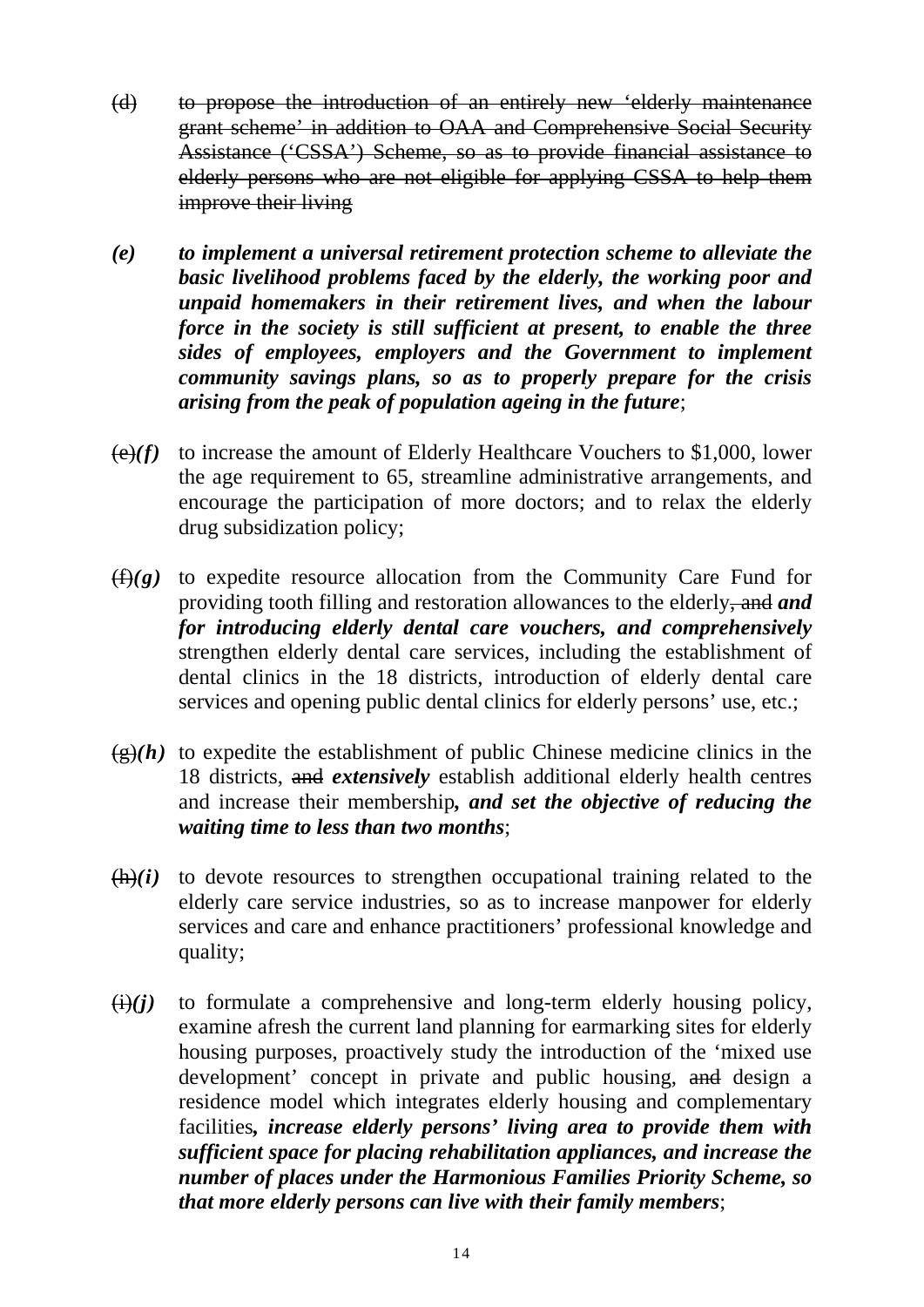- $\left(\frac{1}{i}\right)(k)$  to expedite the implementation of a 'mortgage scheme for the elderly' (i.e. 'reverse mortgage'), so as to assist elderly persons with private properties in enhancing their finances and improving living environment and lives in twilight years, and launch a scheme on 'making use of residential properties to provide for the twilight years of the elderly' for elderly property owners who have no means of living and do not have any children;
- $(k)(l)$  to implement the elderly-friendly policy in all public places, effectively enforce the requirements of barrier-free facilities, and provide various types of facilities for elderly persons to facilitate their entry and exit; and
- $\left(\frac{1}{m}\right)$  to motivate various transport operators to offer comprehensive and permanent fare concessions to elderly persons; to enrich elderly persons' retirement life by introducing 'recreation and sports vouchers for the elderly' and waiving admission fees for elderly persons in all exhibition halls under the Leisure and Cultural Services Department, and set up an 'elderly employment fund', so as to assist healthy elderly persons in sustaining their employment and giving full play to their abilities.
- Note: Hon Alan LEONG Kah-kit's amendment is marked in *bold and italic type* or with deletion line.

## **6. Motion as amended by Dr Hon PAN Pey-chyou**

That, given that *the demand for elderly services from the society has continued to increase, and* the trend of the ageing of the society in Hong Kong is accelerating, this Council urges the Government to plan in full speed and formulate as early as possible a more comprehensive elderly policy, and also set out a five-year plan for elderly services, so as to set specific development objectives and pledges for elderly services every five years, with a view to rectifying the serious problems of imbalance between supply of and demand for services, a large number of persons waiting for services and prolonged waiting time, as well as strengthening the care for the needs of elderly persons' living, and vigorously improving people's livelihood; the relevant measures should include:

*(a) focusing on the varying quality of private residential care homes for the elderly at present, to take the operating conditions of the sector seriously, and study providing the market with venues which are suitable for operating private residential care homes for the elderly by perfecting the land planning and housing policy; at the same time, to ensure that purchase prices are able to meet the costs of providing*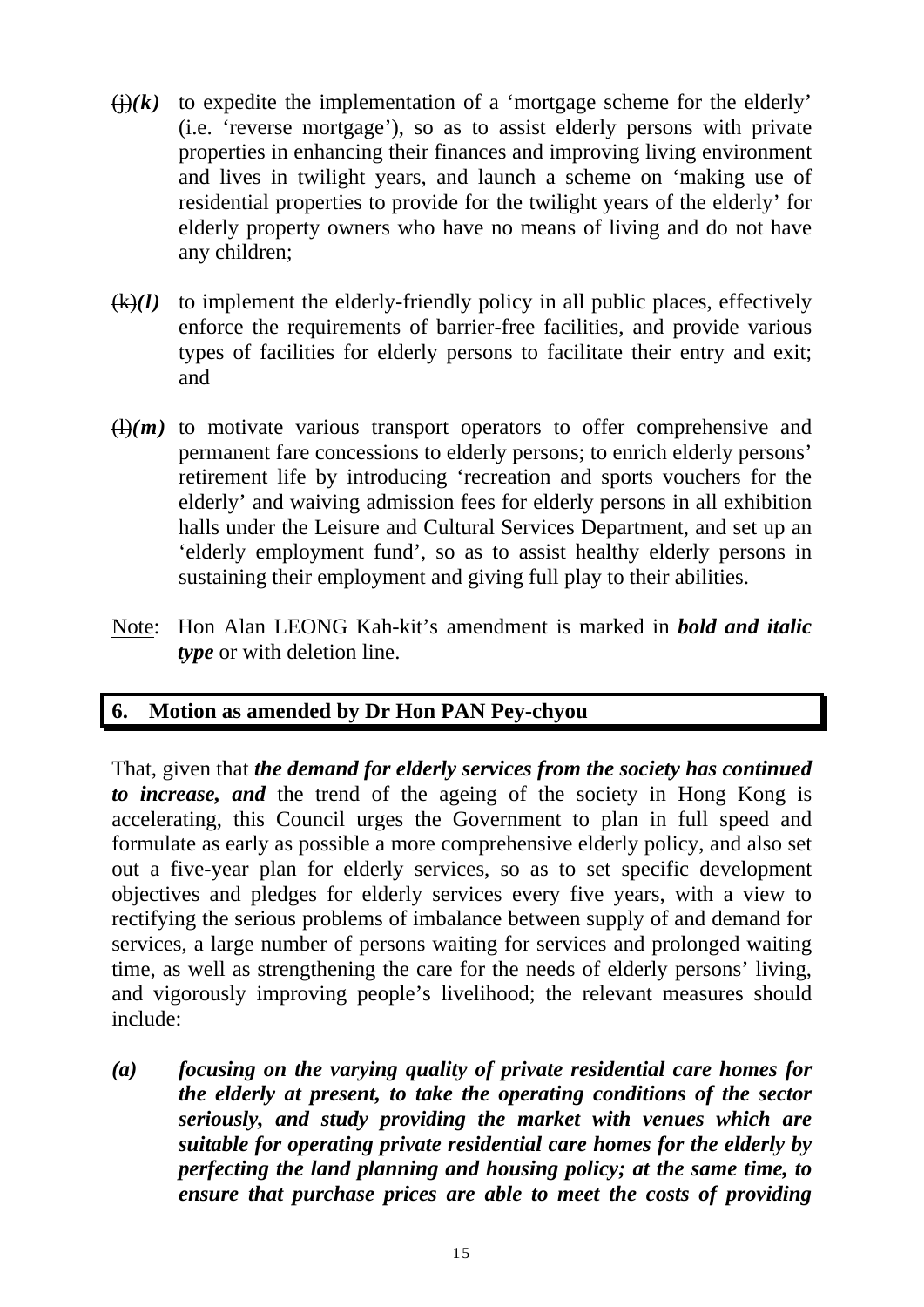*quality services; and to promote the voluntary accreditation system for private residential care homes for the elderly, so as to encourage the sector to upgrade its quality;*

- *(b) focusing on the continuous increase in the number of dementia patients in the society and the impact on the healthcare, social welfare, law, public order and ethics, etc., to take the gravity of the problem seriously and formulate corresponding proposals, so as to protect dementia patients and their family members;*
- *(c) to encourage local radio stations to provide dedicated channels for the elderly, and also to encourage television stations to produce more elderly programmes, so as to provide senior citizens with more free audio-visual entertainment;*
- *(d) through publicity and education, to proactively advocate the spirit of respecting, loving and caring for the elderly;*
- $(a)(e)$  to establish a five-year plan and service pledges in respect of residential care services for the elderly and community care for the elderly, and strive to increase the number of residential care places for the elderly and community care places for the elderly; to review the Standardized Care Need Assessment Mechanism for Elderly Services; to provide elderly services subsidies for elderly persons by making reference to the mode of the existing education voucher scheme; and to enhance complementary measures for the elderly policy of 'ageing in place';
- $(b)(f)$  to abolish the absence limit in respect of application for Old Age Allowance ('OAA') to enable elderly persons to spend their twilight years on the Mainland without worries, and allow elderly recipients of Disability Allowance to also receive OAA, so as to improve their living;
- $\left(\frac{\theta}{g}\right)$  to intensify the policy of portable elderly welfare benefits; to provide allowances to elderly persons who return to their hometowns to live, enabling those elderly persons who choose to spend their twilight years in their hometowns to receive a monthly living supplement; to proactively study in conjunction with the relevant Mainland departments the introduction of medical insurance schemes for Hong Kong elderly persons living on the Mainland, and consider collaborating with the Mainland to run hospitals or provide out-patient services, so as to serve the Hong Kong people living on the Mainland*; on the other hand, focusing on the incessant return of Hong Kong elderly persons from the Mainland to Hong Kong in recent years, to formulate a more comprehensive strategy so as to assist such poor and helpless elderly*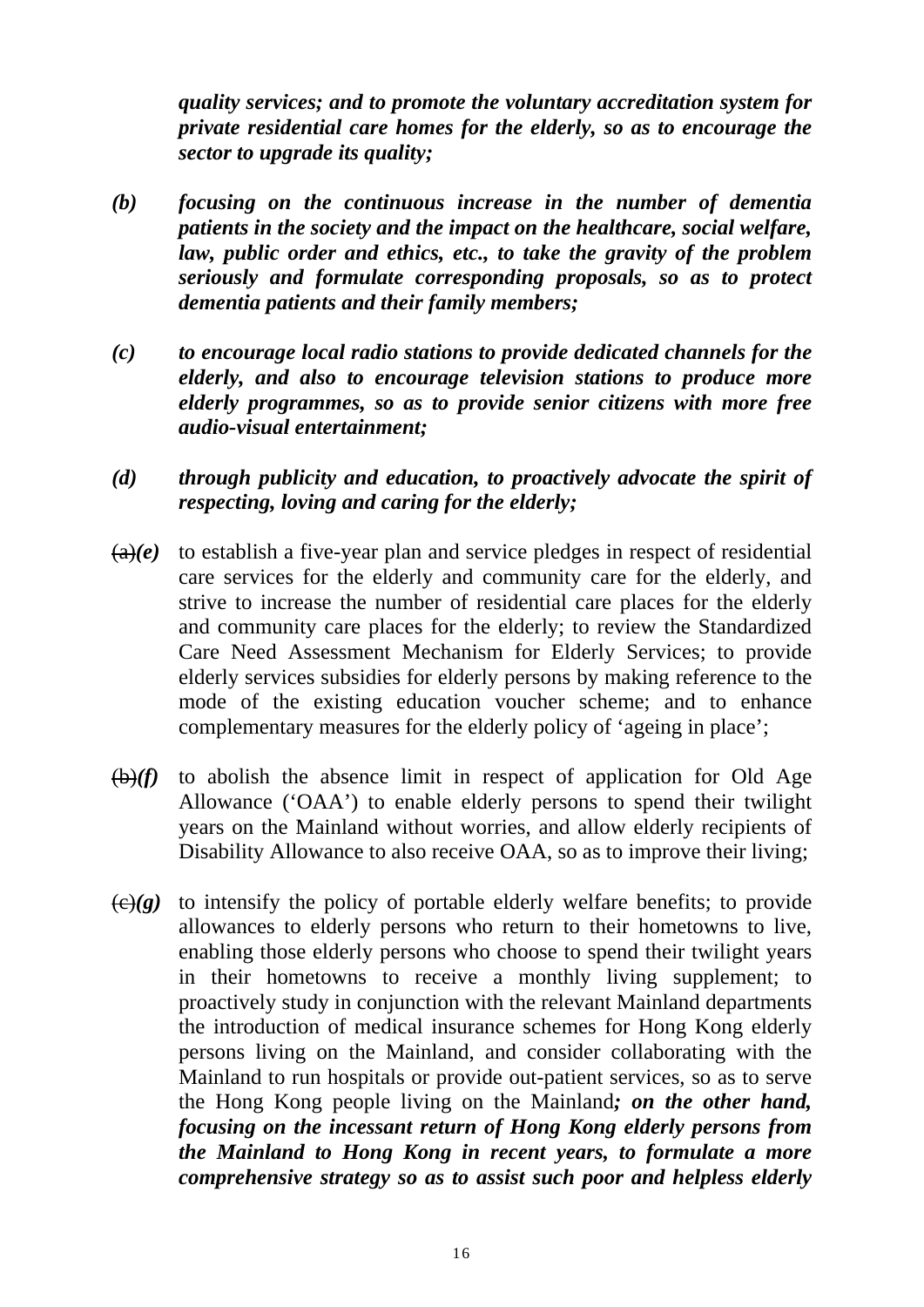### *persons in settling down in Hong Kong again and living their twilight years without worries*;

- $\left(\frac{d}{d}\right)$  to propose the introduction of an entirely new 'elderly maintenance grant scheme' in addition to OAA and Comprehensive Social Security Assistance ('CSSA') Scheme, so as to provide financial assistance to elderly persons who are not eligible for applying CSSA to help them improve their living;
- $(e)(i)$  to increase the amount of Elderly Healthcare Vouchers to \$1,000, lower the age requirement to 65, streamline administrative arrangements, and encourage the participation of more doctors; and to relax the elderly drug subsidization policy;
- $(f)(i)$  to expedite resource allocation from the Community Care Fund for providing tooth filling and restoration allowances to the elderly, and strengthen elderly dental care services, including the establishment of dental clinics in the 18 districts, introduction of elderly dental care services and opening public dental clinics for elderly persons' use, etc.;
- $\left(\frac{g}{g}\right)(k)$  to expedite the establishment of public Chinese medicine clinics in the 18 districts, and establish additional elderly health centres and increase their membership;
- $(h)(l)$  to devote resources to strengthen occupational training related to the elderly care service industries, so as to increase manpower for elderly services and care and enhance practitioners' professional knowledge and quality;
- $\overline{(i)}(m)$  to formulate a comprehensive and long-term elderly housing policy, examine afresh the current land planning for earmarking sites for elderly housing purposes, proactively study the introduction of the 'mixed use development' concept in private and public housing, and design a residence model which integrates elderly housing and complementary facilities;
- $\overrightarrow{(h)}(n)$  to expedite the implementation of a 'mortgage scheme for the elderly' (i.e. 'reverse mortgage'), so as to assist elderly persons with private properties in enhancing their finances and improving living environment and lives in twilight years, and launch a scheme on 'making use of residential properties to provide for the twilight years of the elderly' for elderly property owners who have no means of living and do not have any children;